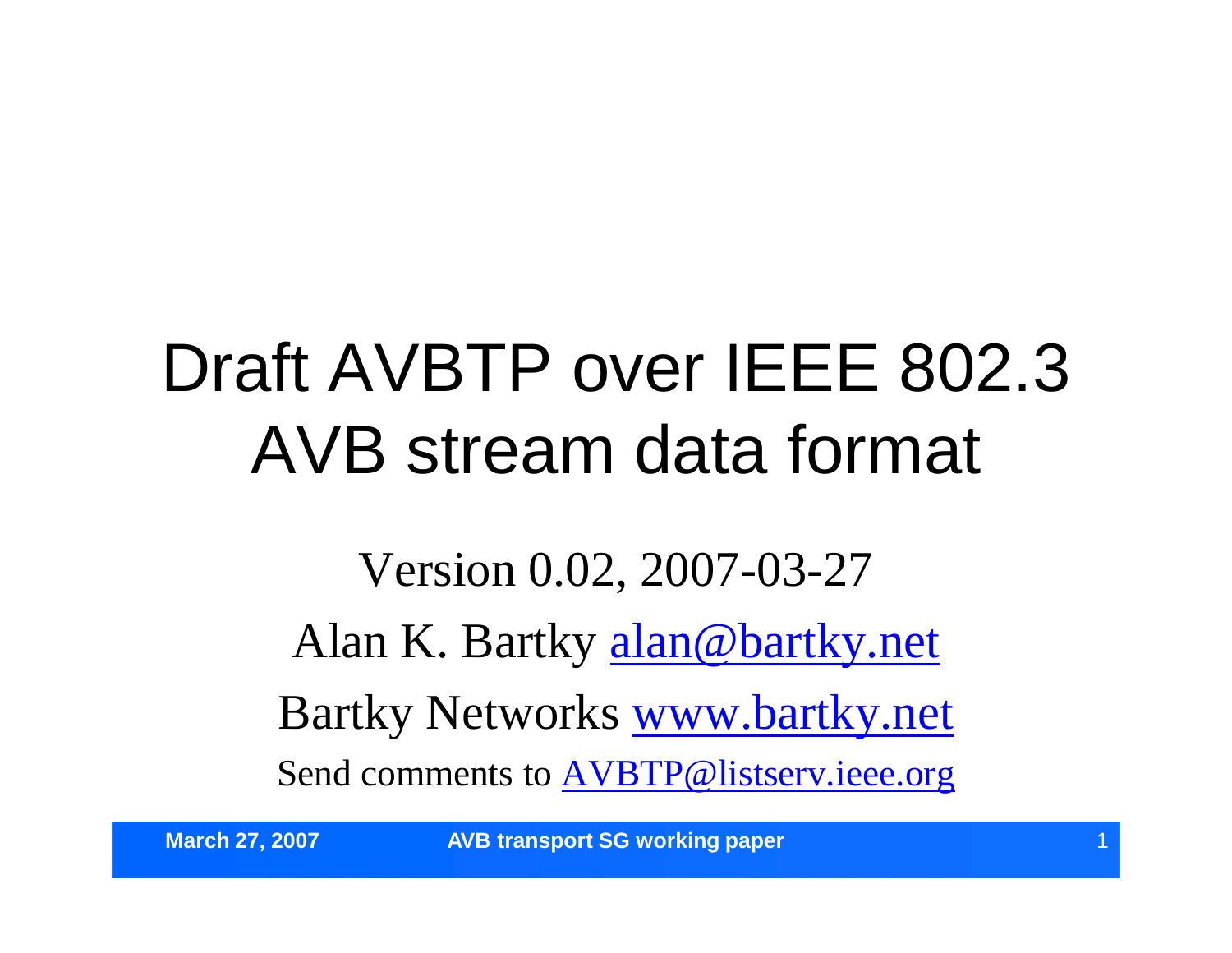#### Revision History

| <b>Rev</b> | <b>Date</b> | <b>Comments</b>                                                                                                                                                                                                                                                                                                                                                                                                                                                                                                               |
|------------|-------------|-------------------------------------------------------------------------------------------------------------------------------------------------------------------------------------------------------------------------------------------------------------------------------------------------------------------------------------------------------------------------------------------------------------------------------------------------------------------------------------------------------------------------------|
| 0.0        | 2007-03-20  | First version for comments                                                                                                                                                                                                                                                                                                                                                                                                                                                                                                    |
| 0.1        | 2007-03-21  | Added 61883-4 and -7 FDF change proposal and misc. minor edits                                                                                                                                                                                                                                                                                                                                                                                                                                                                |
| 0.2        | 2007-03-27  | Edited based on comments from email and call on Monday 2007-<br>$03 - 26.$<br>•Changed acronyms and names based on same from relevant<br>standards (802.1Q, 1394, 61883-1)<br>•Put new AVBTP fields in lower case.<br>• Added info from other standards.<br>• Added 1 <sup>st</sup> draft proposal for IIDC encapsulation.<br>• Added subtype field<br>•Exchanged positions of packet header and timestamp fields<br>(to make if friendly with systems with 1394 OHCI type)<br>controllers and/or SW used to supporting them) |
|            |             | •Removed upper tick marks from fields in packet diagrams                                                                                                                                                                                                                                                                                                                                                                                                                                                                      |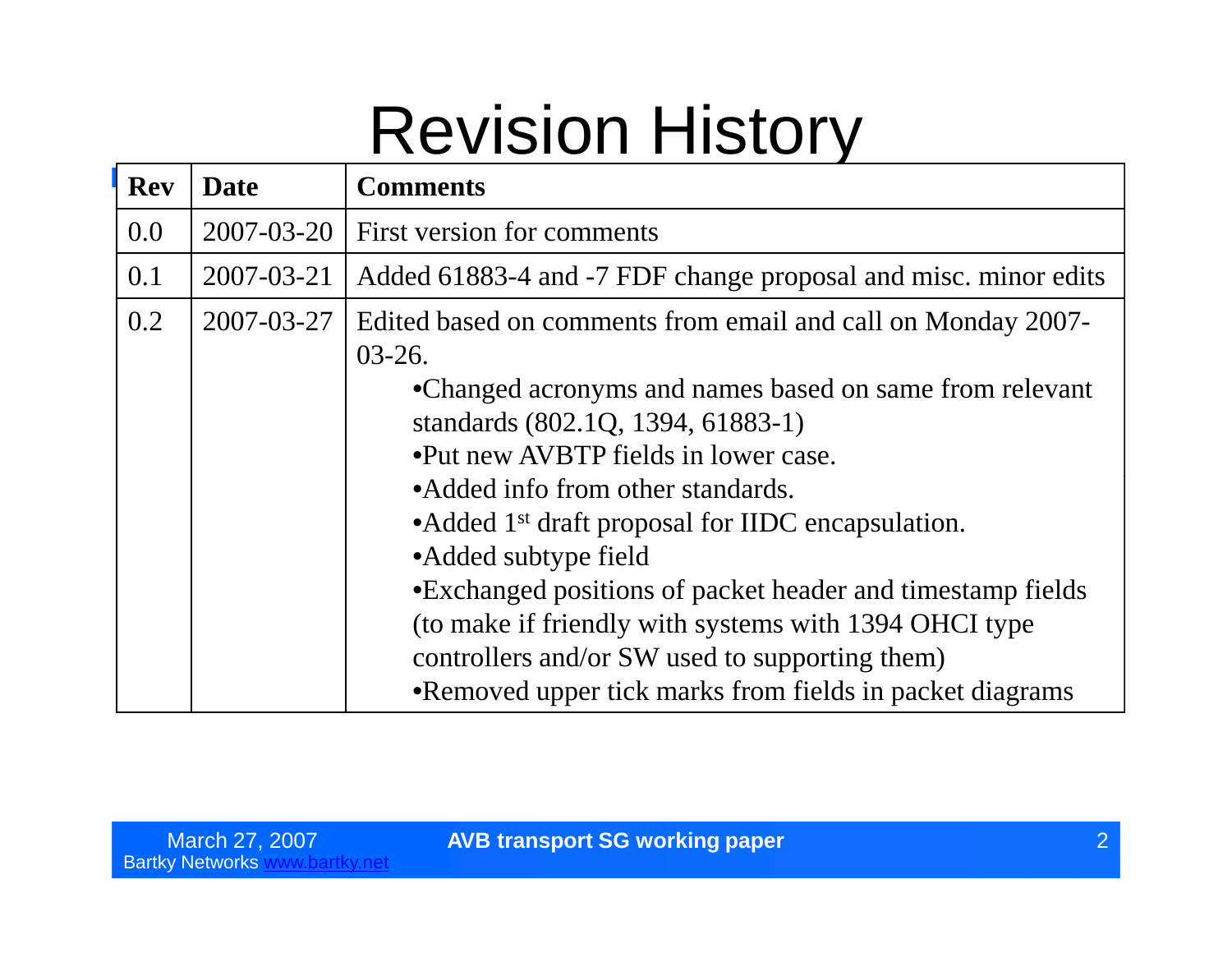#### Draft AVBTP CIP Stream Data packet, SPH(0)



March 27, 2007 **AVB transport SG working paper Contract 10 AVB transport SG working paper** 

Bartky Networks www.bartky.net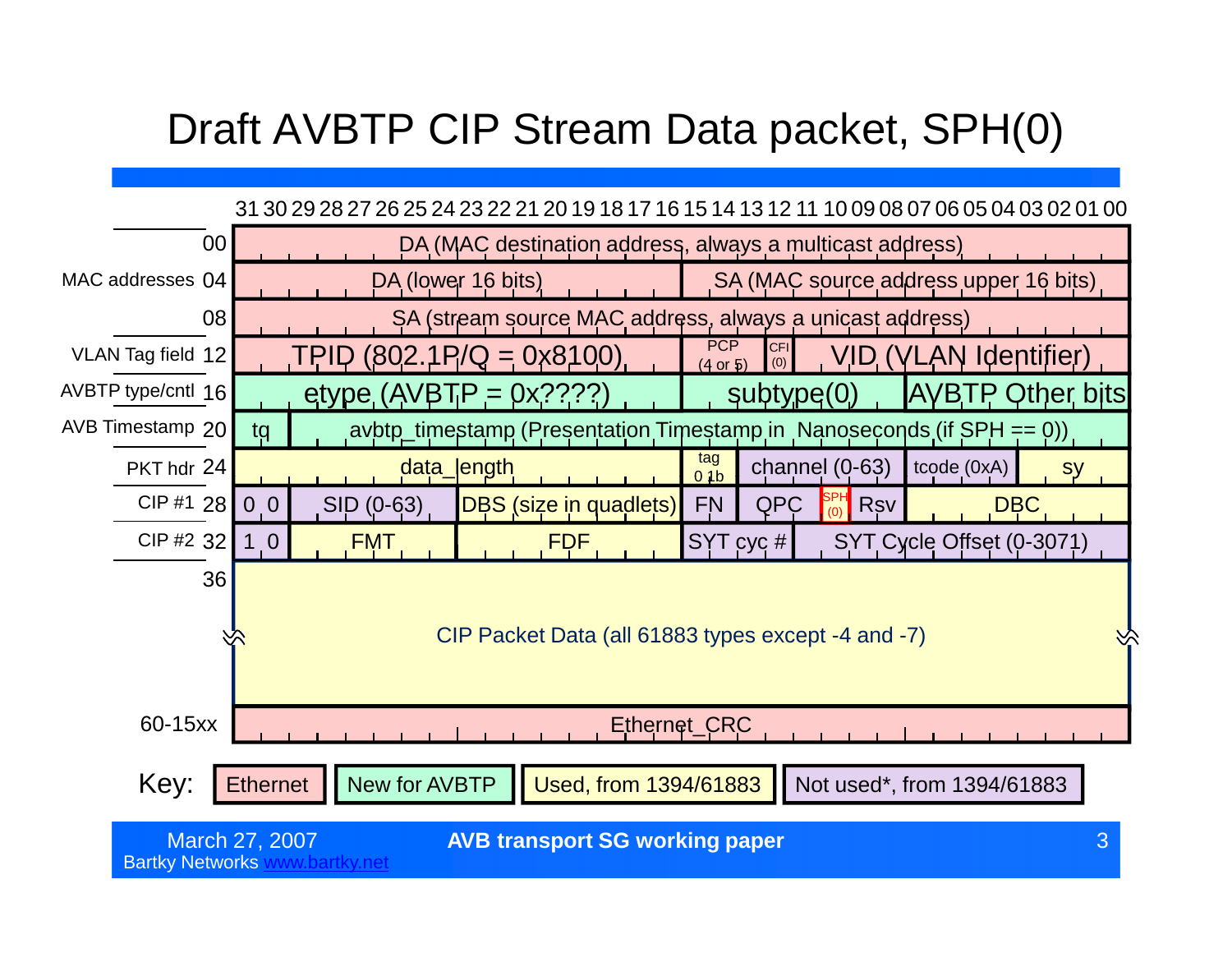#### Draft AVBTP CIP Stream Data packet, SPH(1)

#### 31 30 29 28 27 26 25 24 23 22 21 20 19 18 17 16 15 14 13 12 11 10 09 08 07 06 05 04 03 02 01 00

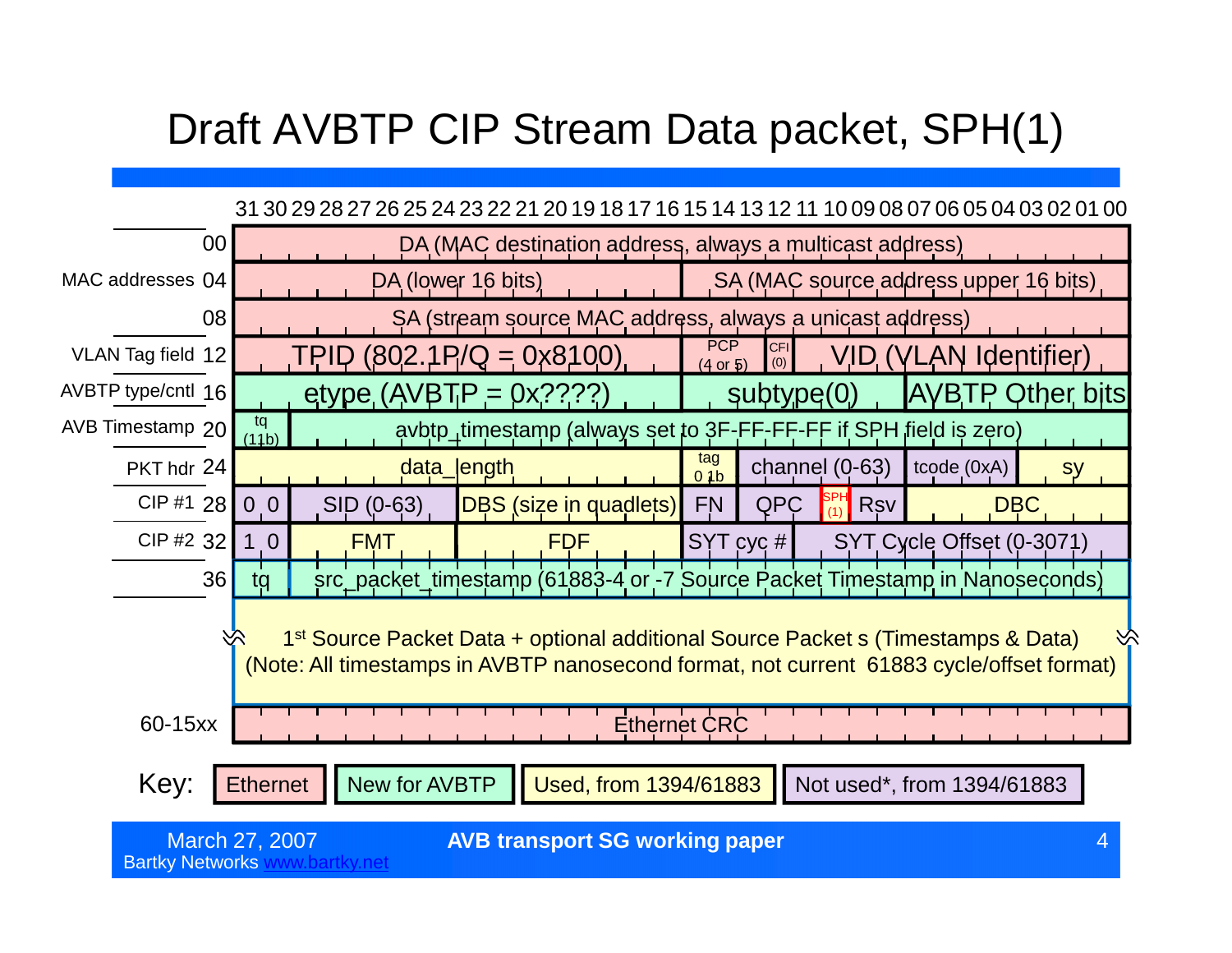#### Draft AVBTP IIDC Stream Data packet

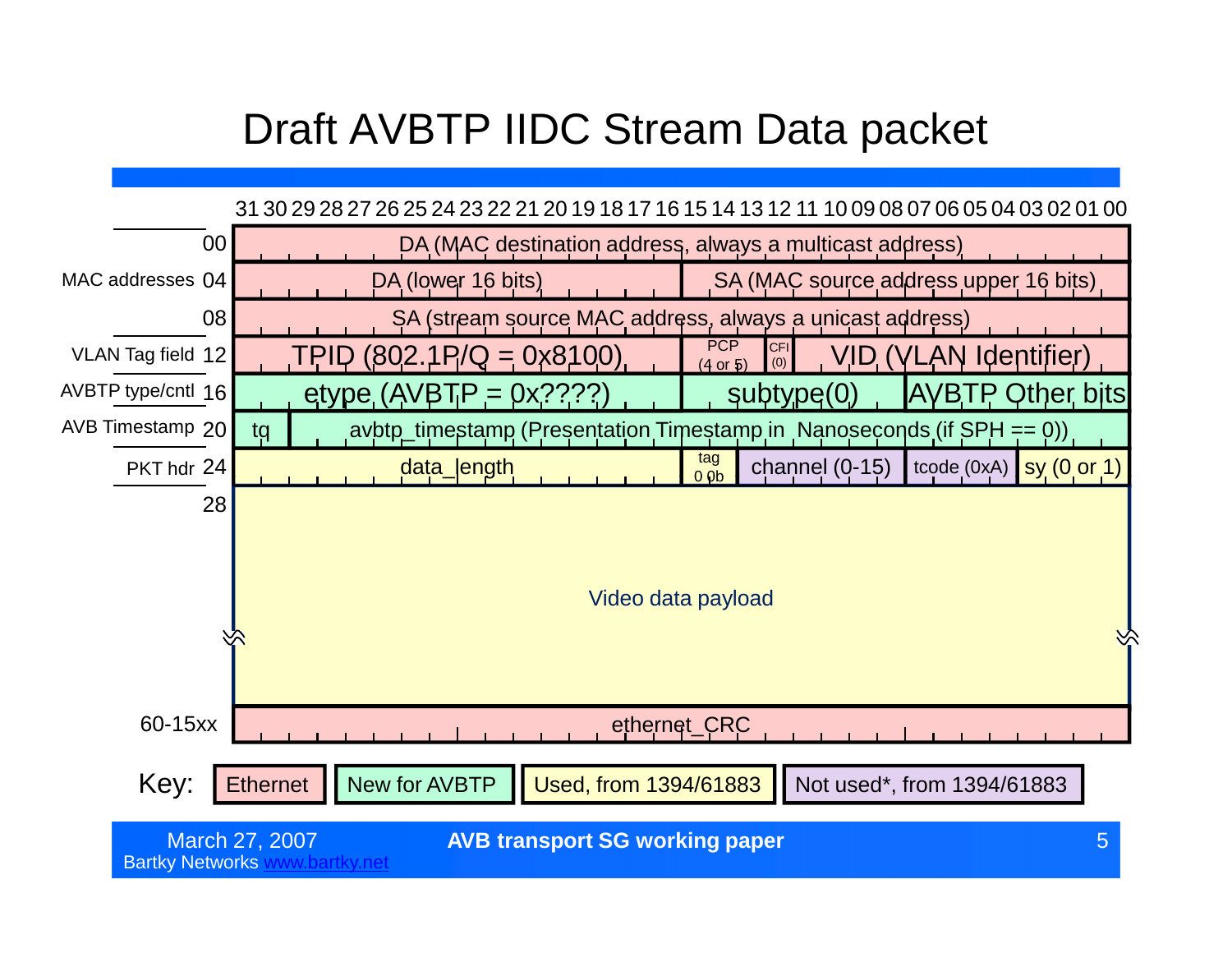- Offset 0: MAC Destination Address (DA)
	- For AVBTP over AVB, MAC Destination Addresses shall always be multicast addresses and shall be unique for the Layer 2 network.
- Offset 6: MAC Source Address (SA)
	- MAC address of the unicast source MAC sending the stream
- Offset 12: Tagged Protocol Identifier (TPID)
	- For AVBTP, the sender shall always send frames with 1st Ethertype field set to 0x8100 for 802.1 P/Q type.
	- For switches hooked up to listener, an AVB switch shall not strip this header
		- •i.e. We will specify in AVBTP and AVB standards that AVB switches never strip VLAN tags for AVBTP streams.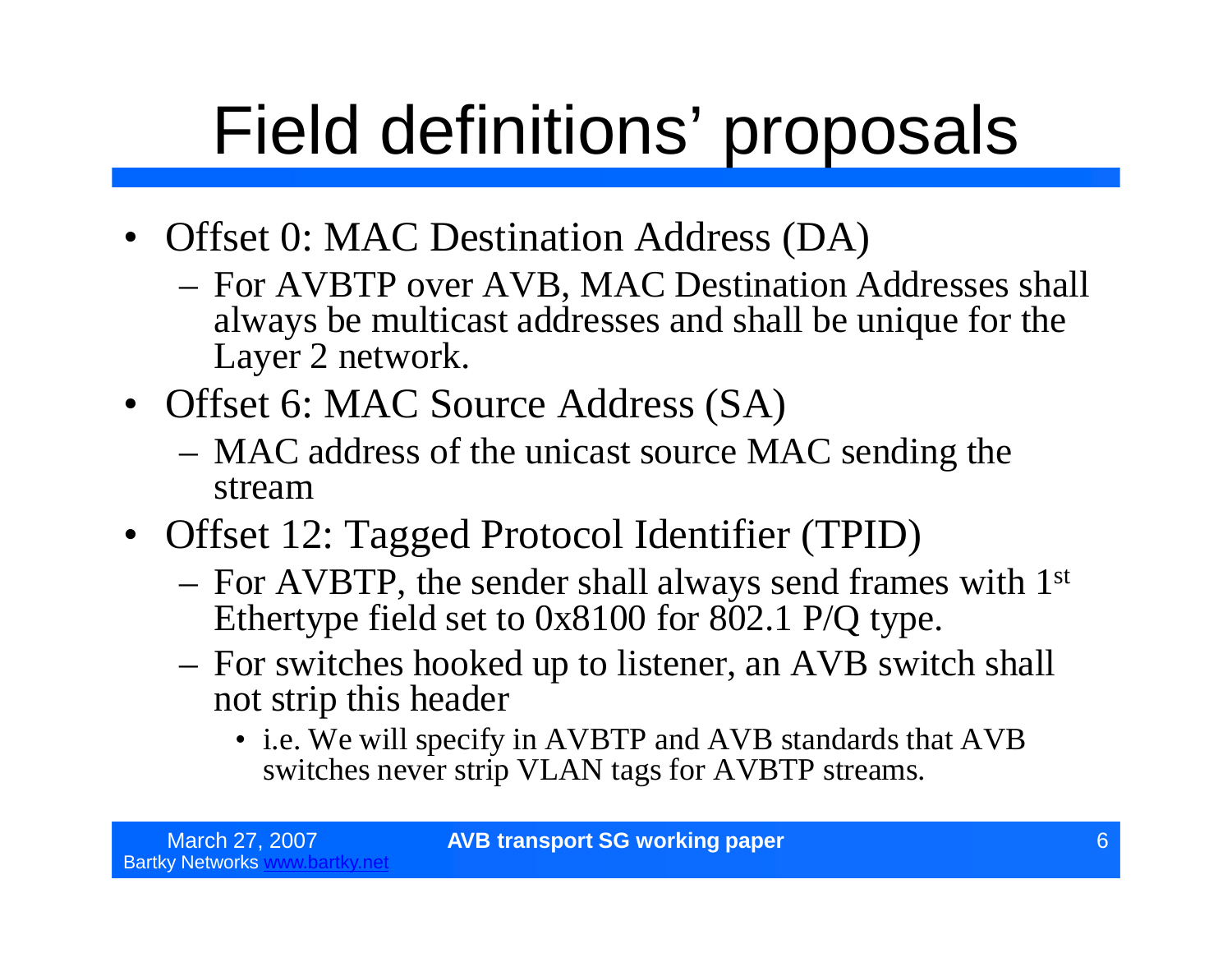- Offset 14: Priority-CFI-VLAN\_ID
	- –Priority Code Point (PCP), 3 bits:
		- For data streams, AVBTP shall always specify class 5 or class 4 traffic.
	- –Canonical Format Indicator (CFI), 1 bit
		- AVBTP will only support CFI of zero.
	- –VLAN Identifier (VID), 12 bits:
		- •AVBTP stations must support VLAN ID of zero to send or receive.
		- AVBTP stations are recommended to support other VLAN IDs, but it is not required.
		- Receiving AVBTP stations not supporting or configured for a given VLAN shall discard any frames for which it is not a member of the specified VLAN.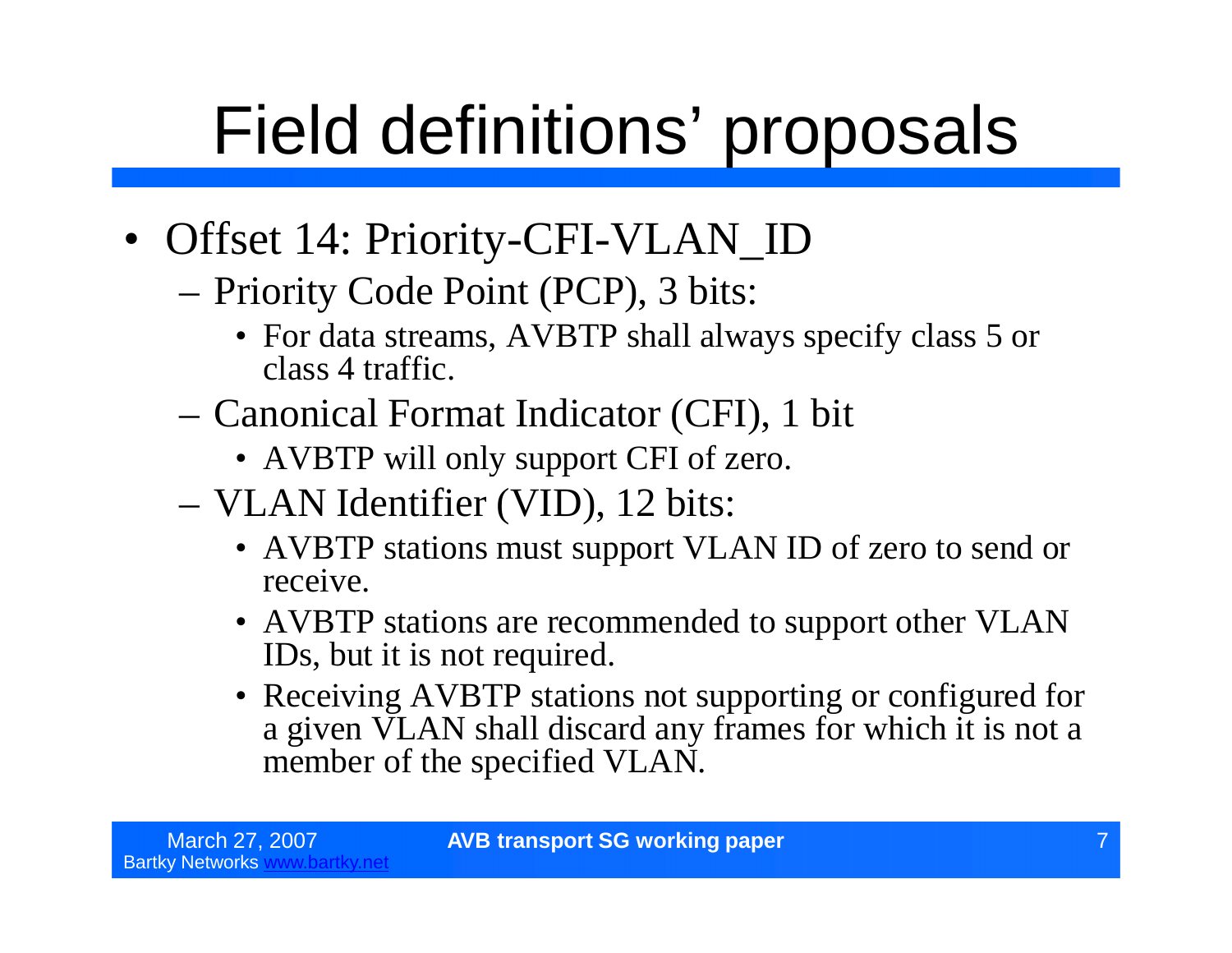- Offset 16: AVBTP Ethertype
	- AVBTP Shall use a unique Ethertype to identify an AVBTP stream
		- Value of the Ethertype is TBD
- Offset 18, 8 bits: AVBTP subtype
	- 0x00: "61883 stream type data"(Editor's note: placeholder name, suggestions welcome)
	- 0x01: "61883 stream type control"(Editor's note: placeholder name, suggestions welcome)
		- Editor's note: I'd actually prefer that control data actually use a different Ethertype so main stream data requires less parsing and makes fast-path SW or HW easier to implement. There is however precedence in 61883-6 (audio) and BT.601 encapsulation (to become 61883-8) to embed control information in the data stream.
	- 0x02-0xFF: Reserved for future use.
		- Editor's note: We could use 0xFF for vendor specific formats.
- Offset 19: 8 bits: AVBTP "Other"
	- Here are 8 bits for other use by AVBTP as we continue to define the format.
		- Editor's note: May be useful if we need format differences between IEEE 802 and RTP/UDP/IP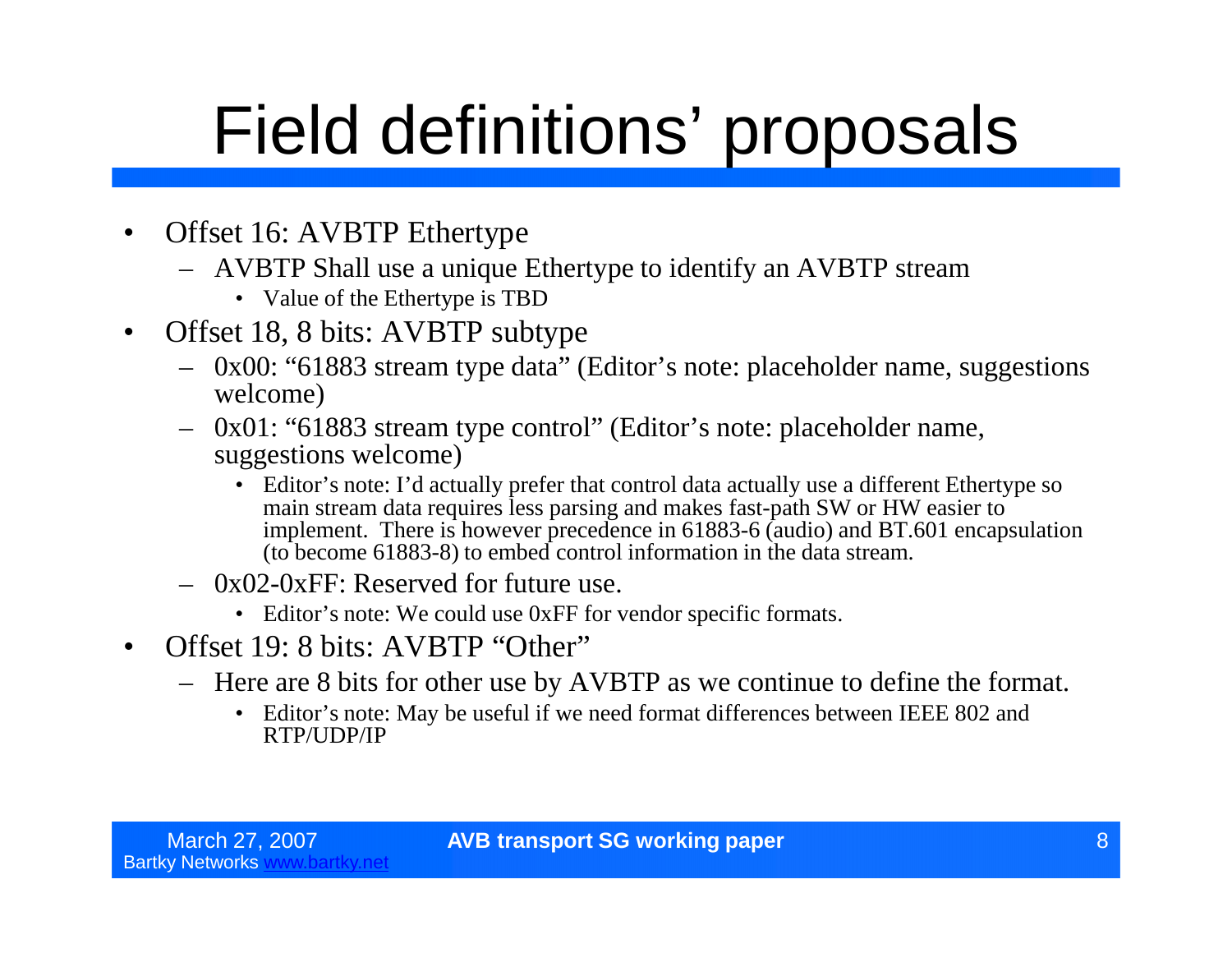- Offset 20: AVBTP Presentation timestamp for packets with Source Packet Header (SPH) Filed of zero.
	- Time-field Qualifier (tq) field, 2 bits
		- 00 binary: Timestamp is valid presentation time in Nanoseconds
			- Editor's note: AVBTP will not use cycle time / offset as does the 61883 over 1394 does.
			- This will make AVBTP different, but compliant with the new way we are doing timing in 802.1AS
		- 11 binary: Timestamp field contains no data
			- If set to 11 binary, then the Timestamp field shall also be set to all ones
				- » Editor's note: This is to mimic the behavior of 61883 timestamps.
		- 01 and 10 binary are reserved for possible future use.
	- Presentation time (avbtp\_timestamp): 30 bits
		- Global time subset from 802.1AS time
			- TBD if Max value of 999,999,999 (i.e. using sub seconds from 802.1AS TimeStamp) or 0x3F-FF-FF-FF (i.e. using subset from 802.1AS TimeInterval (or other ??))
				- $\gg$  HW folks tend to prefer modulo 2<sup>N</sup> pure binary counters.
				- » Seconds and sub seconds probably best for human understanding, protocol traces from sniffers, etc.
				- $\rightarrow$  1394 uses seconds (0-127), cycles (0-7999) and cycle offset (0-3071)
			- 30 bits allows us for at least one second resolution
				- » Editor's note: This actually may be two much. If we want the same restriction as currently used in 1394 for non MPEG traffic, then we should limit this field to 18 bits which would give us approximately 2 milliseconds max value which is the max for those types of streams in 61883.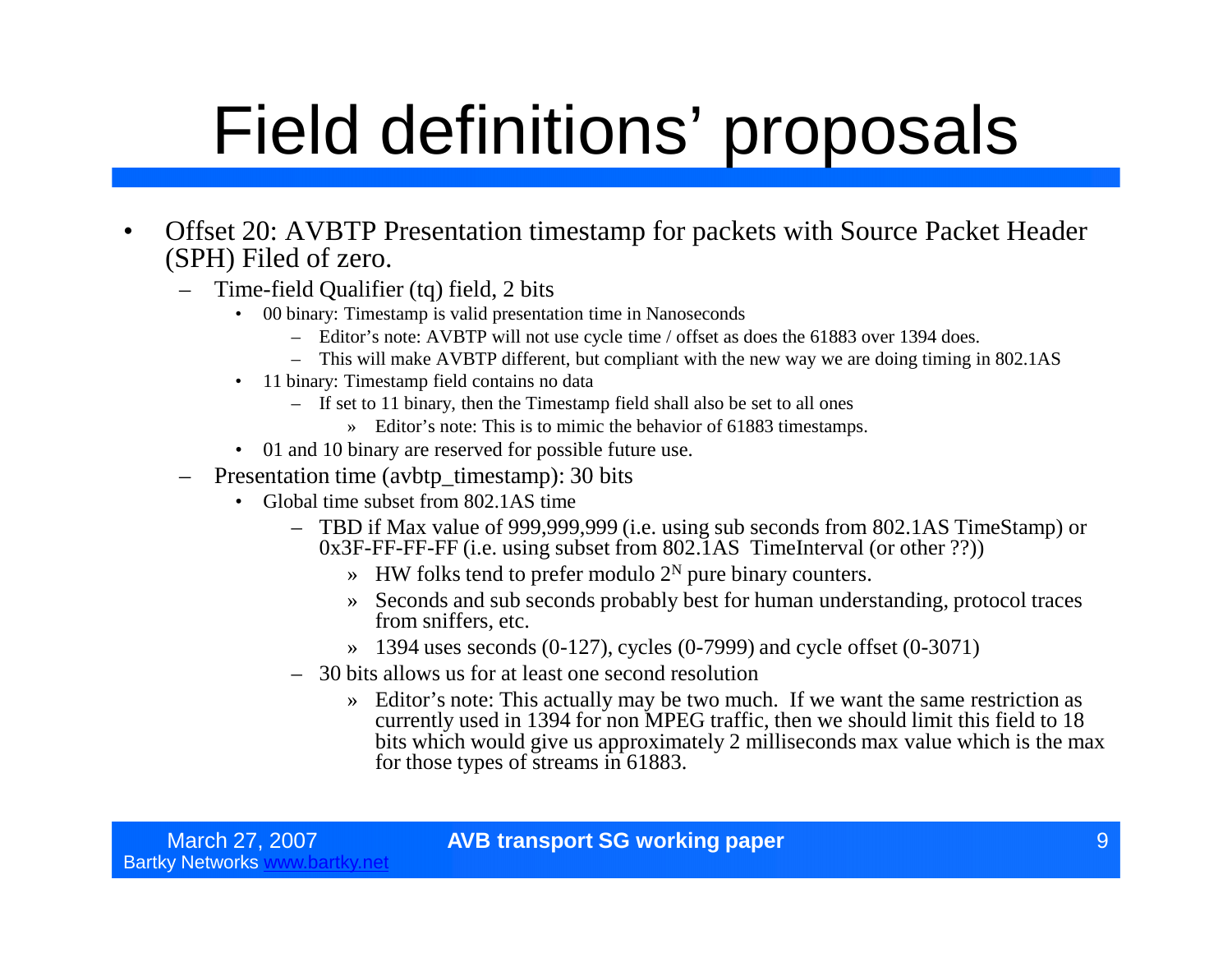- Offset 24: data\_length
	- –This is the exact same definition as used for isochronous packets in 1394. This specifies the length in bytes starting at offset 28 (CIP Header start)
		- For AVBTP, minimum length shall be 8 (i.e. we will require the CIP header to always be present)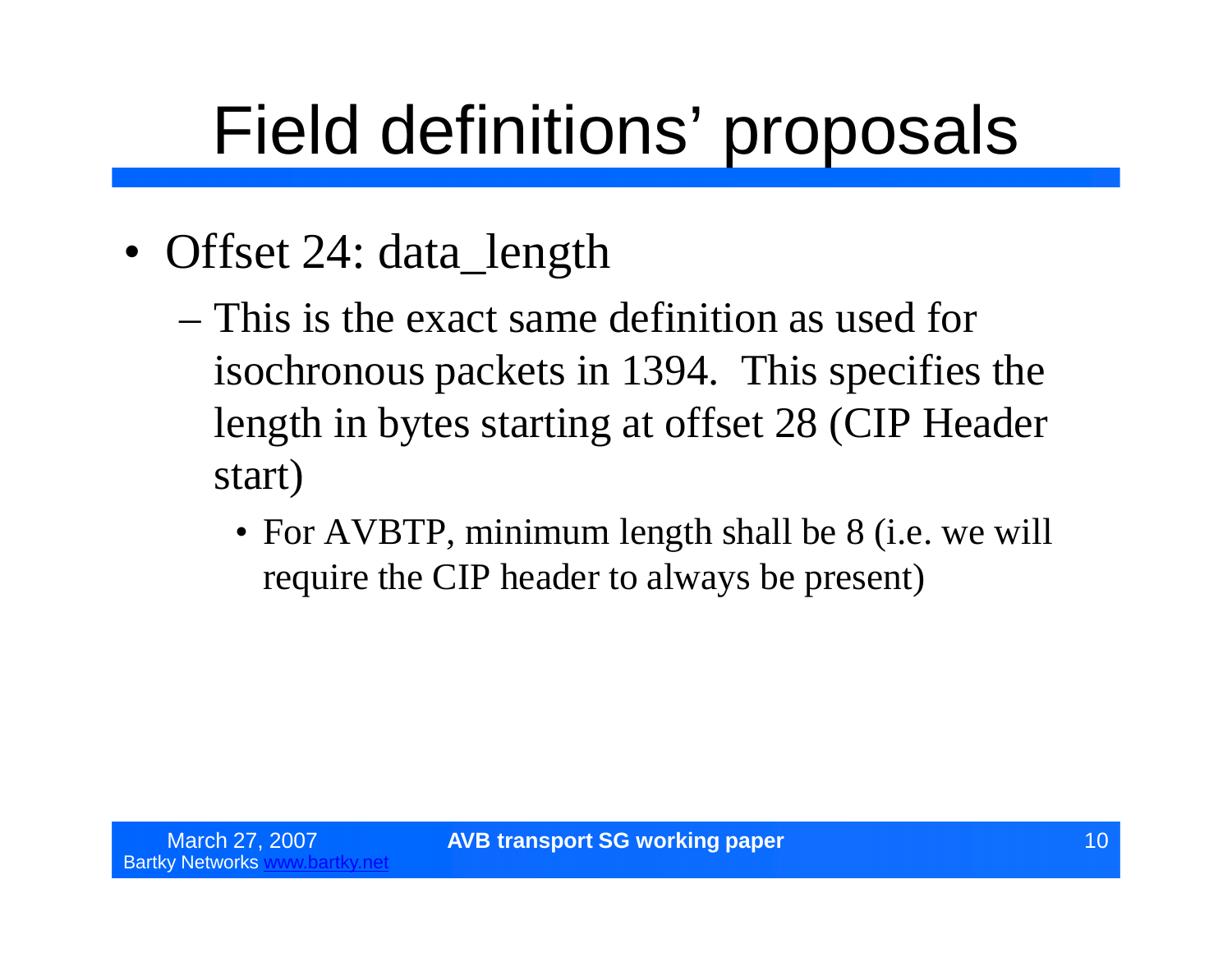- Offset 26: Other fields taken from 1394 isochronous packet format
	- Isochronous Data Format (tag) field, 2 bits:
		- Supported by AVBTP:
			- 00 binary, "data field unformatted"(used by IIDC)
				- » Editor's note: TBD if we support this, but there was interest expressed at the 2007-03-26 call.
			- 01 binary, CIP header is present
		- Not supported by AVBTP:
			- 10 binary: Reserved by IEEE 1394
			- 11 binary: Global asynchronous stream packet (GASP) format
				- » Used in 1394 for Serial Bus to Serial Bus bridges
	- Source Channel ID (channel), 6 bits:
		- For 1394 to AVB interworking, this field shall contain channel ID from 1394 isochronous packet from the source 1394 bus.
		- TBD if it has any use in AVBTP end stations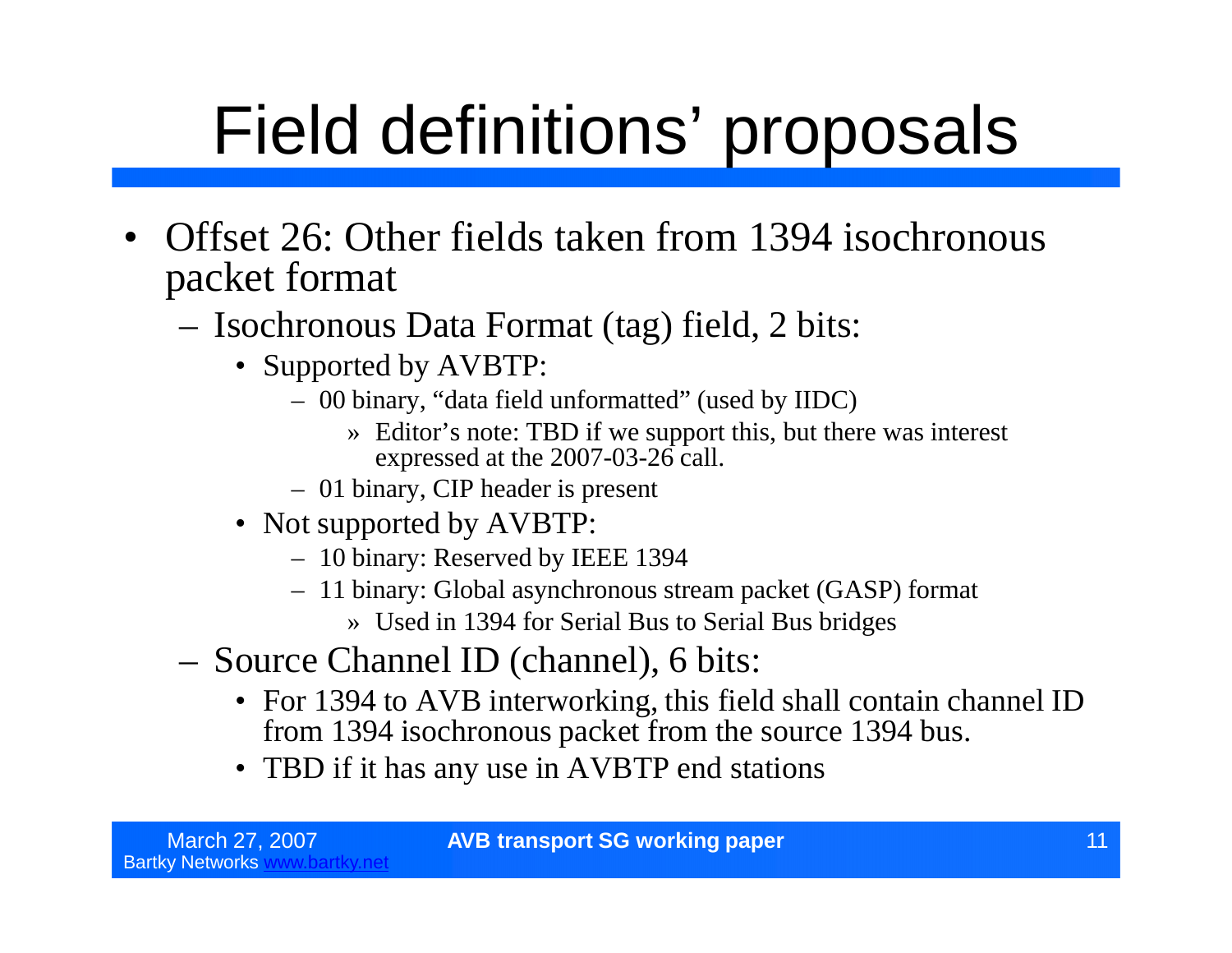- Offset 27: Other fields taken from 1394 isochronous packet format
	- Type code (tcode), 4 bits:
		- For AVBTP, Shall be fixed value of 1010 binary (same as 1394 Isochronous packet format)
			- Editor's note: I'm assuming for an interworking function, we should only "interwork" isochronous streams as 1394 asynchronous data should probably be out of scope for us (e.g. IP over 1394 to IP over Ethernet would be a typical 1394 asynchronous conversion)
			- Editor's note: May re-use this field if we need to expand the bits needed for Digital Rights Management.
	- Synchronization code (sy) field, 4 bits:
		- 1394 specifies this field as follows:
			- "The synchronization code is an application-specific control field. The details of its use are beyond the scope of this standard."
		- For 61883 in 1394, this is currently used by DTCP for DRM
			- Editor's note: My proposal assumes we can convince the DRM folks that 1394 like DRM is good enough, at least as far as number of bits per packet, general use scenario, etc. At minimum I assume there will at least be pressure to use AES instead of an M6 cipher (M6 is the default for DTCP-1394, AES is the default for DTCP-IP)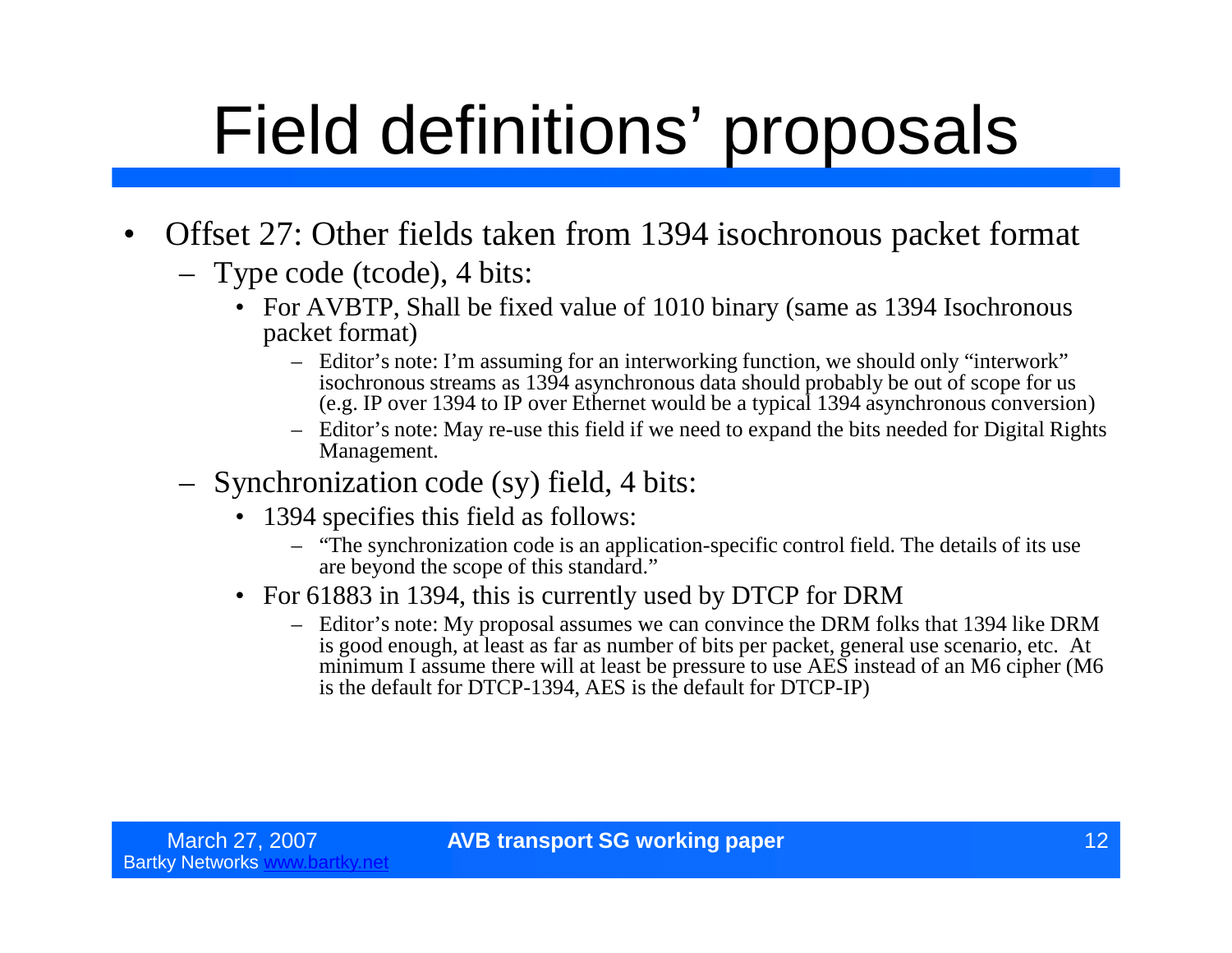- Offset 28: CIP header quadlet #1, 1<sup>st</sup> 2 octets
	- CIP header 1st quadlet indicator, 2 bits
		- Fixed at 00 binary
	- CIP header source ID (SID), 6 bits
		- Source ID of stream talker
			- TBD if useful in AVBTP end stations or 1394 to AVB interworking units.
				- » Editor's note: Useful for debugging if nothing else, and in general the more we can keep fields "as is" for CIP headers in AVBTP, including ones not used for IEEE 802 or RTP, the more likely we are to succeed IMHO.
	- Data Block Size (DBS), 8 bits
		- Same definition as currently in 61883, size of Data Blocks in Quadlets
			- $-$  0: 256 quadlets
			- 1-255: 1-255 quadlets
			- Editor's note: Would like to change DBS values for -4 and -7 to size of source packet as I don't want to support FN field. This would give us better use/resolution of the DBC field.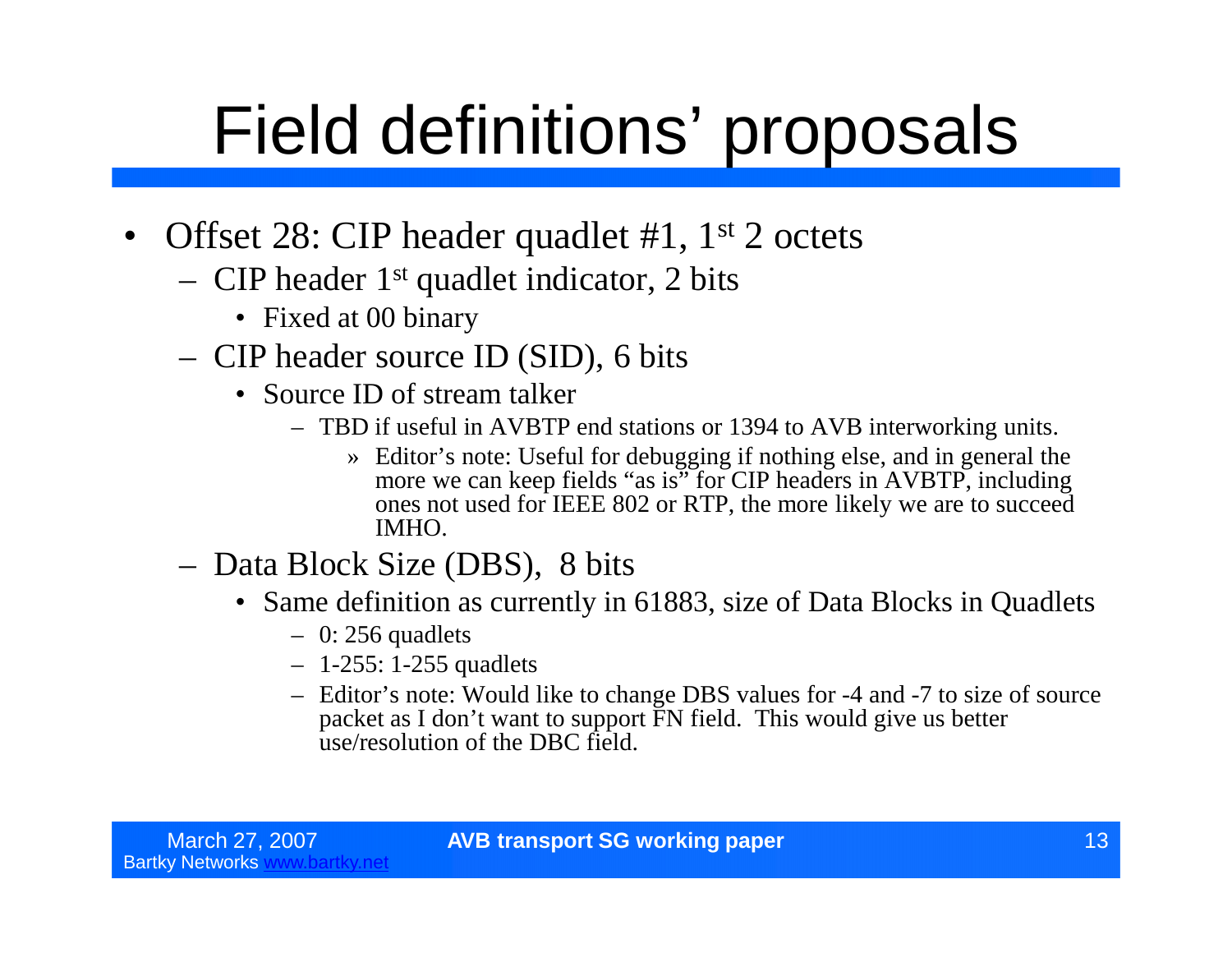#### • Offset 30: CIP header quadlet #1, 3<sup>rd</sup> octet

- Fraction Number (FN), 2 bits
	- Same use as 61883, although it is only used today to fragment -4 and-7 source packets for low bandwidth streams.
	- Editor's note: As discussed at Orlando, I and others believe we should drop support of stream fragmentation in IEEE 802 and RTP of MPEG type source packets.
		- If necessary for 1394 to Ethernet interworking, then this should be done at the interworking function and only on the 1394 side.
		- My recommendation for AVBTP is to only support  $FN = 0$  (no fragments)
- Quadlet Padding Count (QPC), 3 bits
	- For all types of 61883 as defined today, this field is always zero.
		- Editor's note: For AVBTP, we may just want to specify it as such, or at least say that the value is zero and it is reserved for future use.
- Source Packet Header (SPH) indicator, 1 bit
	- If one
		- Then AVBTP packet contains 61883-4 or 61883-7 (or future) source packets.
		- AVBTP timestamp at offset 24 shall be ignored and instead, timestamps with the source packet(s) shall be used instead.
	- If zero
		- Then AVBTP packet does not contain source packets (contains Data Blocks)
		- AVBTP timestamp at offset 24 shall be parsed and processed (as specified above).
- Reserved (Rsv), 2 bits
	- Reserved (not used by 61883), set to zero
	- Editor's note: From what I can tell, there are no specified protocols I've seen currently or in previous research that use or plan to use this field. Does anyone working closer to the 1394 community know of any planned use for these bits?? This is only a 2 bit field, so IMHO we probably should leave this field alone.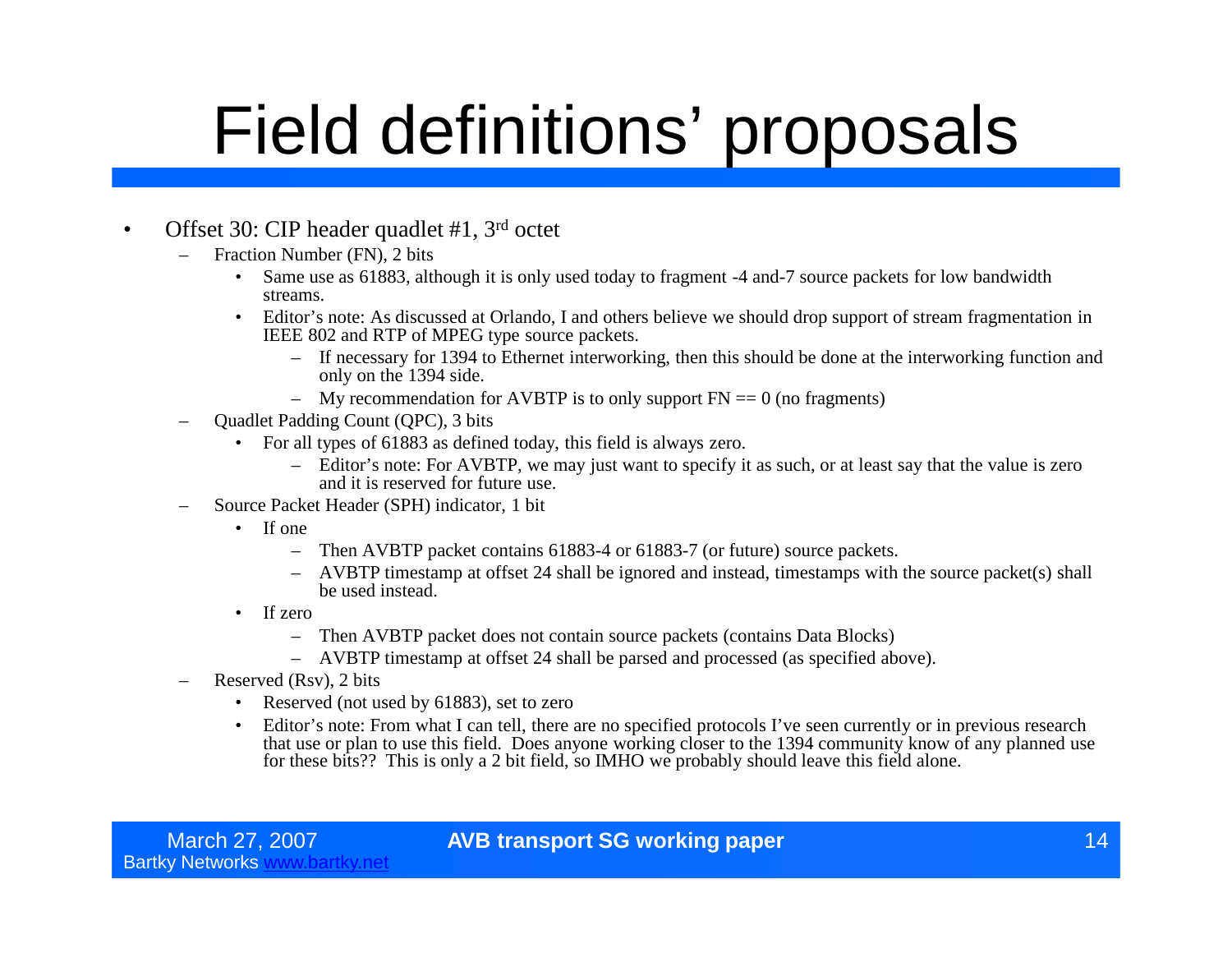- Offset 31: CIP header quadlet #1, 4<sup>th</sup> octet
	- –Data Block Count, 8 bits
		- Sequence number of 1<sup>st</sup> Data Block in the packet
		- Same meaning as in 61883 over 1394
			- Editor's note: The one change I'd like to see for AVBTP is as I've said before eliminate Fragmentation at the AVBTP layer. This would mean that MPEG Data Block Sizes are set equal to the Source Packet size and that Data Block Count now will also count packets instead of fragments.
				- » This has the added side benefit of allowing higher bandwidth MPEG streams and still keeping an 8 bit sequence field useful (i.e. 61883 as defined for -4 and -7 has fixed data block sizes and in cases where you have full MPEG packets in an isochronous packets, the lower 3 bits of the DBC field basically become unused leaving only 5 bits for sequence number which wraps very fast).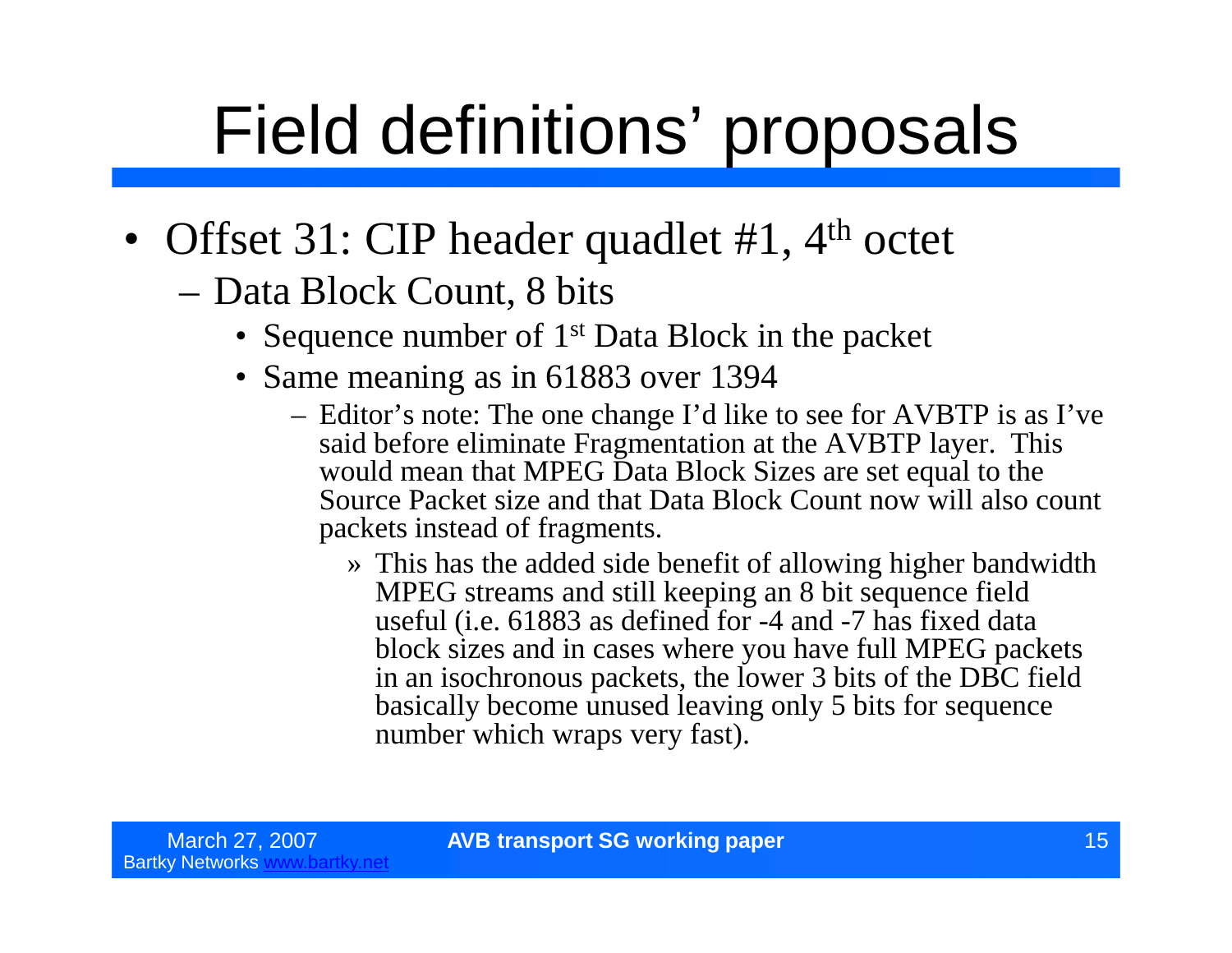- Offset 32: CIP header quadlet #2
	- CIP header  $2<sup>nd</sup>$  quadlet indicator, 2 bits
		- Fixed at 10 binary
	- Stream Format, 6 bits
		- Same values as currently defined for 61883
	- Format Dependent Field (FDF), 8 bits if SPH=0, 24 bits if SPH=1
		- Same values as currently defined for 61883
	- SYT field (1394 cycle time based presentation time)
		- Not mandatory for use by AVBTP end stations
		- Can be used by 1394 to AVB interworking units
			- Should specify 1394 type presentation time as set by originating 1394 attached talker/source in AVB cloud
				- » Adjusted if necessary on AVB to 1394 translation.
		- Could be used to help transition existing 1394/61883 SW and HW to AVBTP
			- On Egress, existing 61883 application could optionally specify 1394 time format and egress AVBTP layer could translate that to 802.1AS time
			- On Ingress, AVBTP layer could optionally translate 802.1AS time from offset 24 to 1394 type cycle and cycle offset and insert it into the packet prior to sending to application.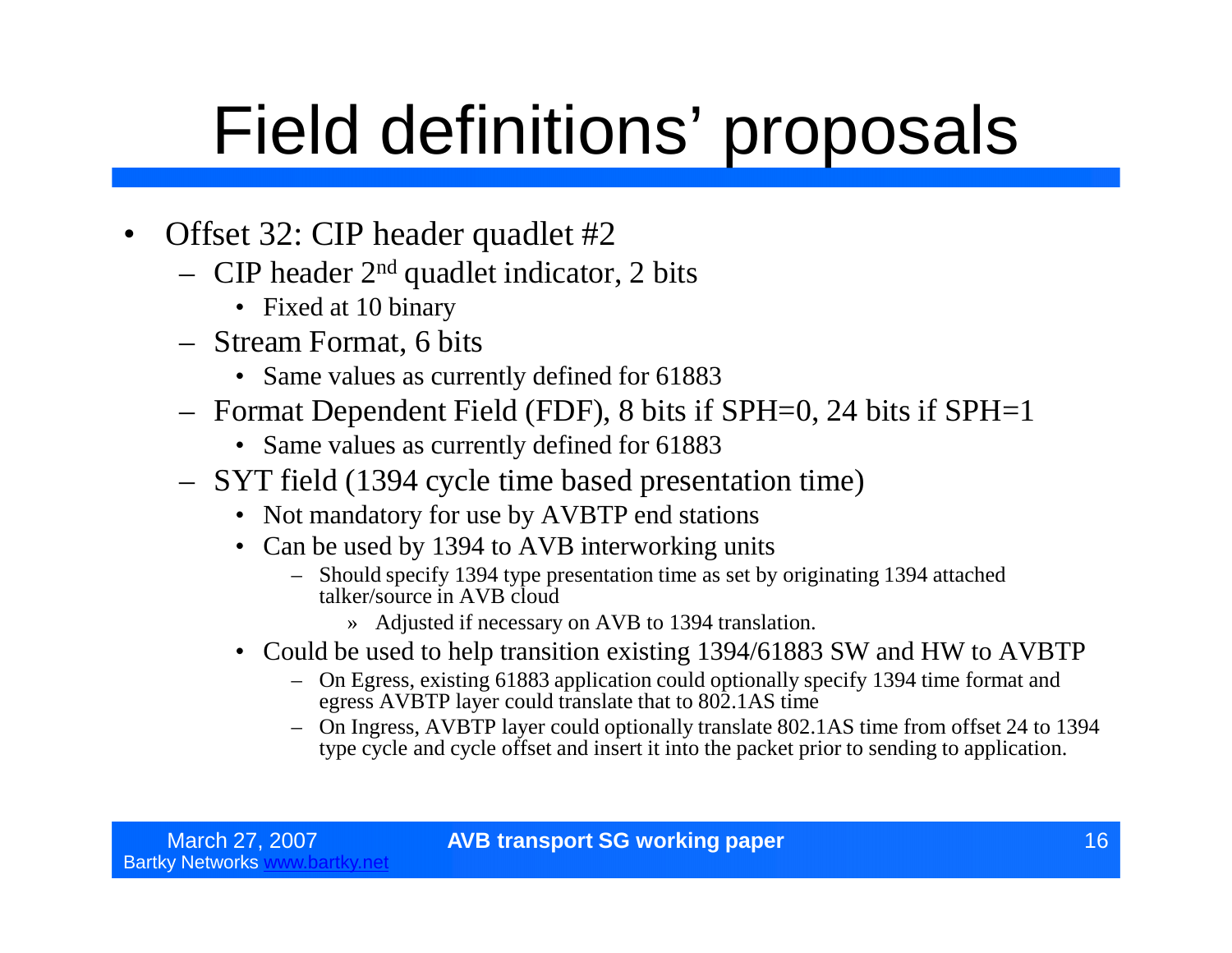#### Data Payload proposal

- For AVBTP (IEEE 802 and RTP) All data after the CIP header will be the same 61883 format used for payload except for a new Source Packet Header (1<sup>st</sup> quadlet of the source packet) will be defined to use 802.1AS timing (nanoseconds) instead of 1394 timing (8 kHz cycle and 24.576 MHz cycle offset).
	- For AVBTP same format as used in offset 24
		- 2 Bit Timestamp Qualifier
		- 30 bit Timestamp in Nanoseconds
			- Editor's note: For this case, we will need a full 30 bits if we do nanoseconds to get an equivalent 1 second resolution as is currently used by 1394/61883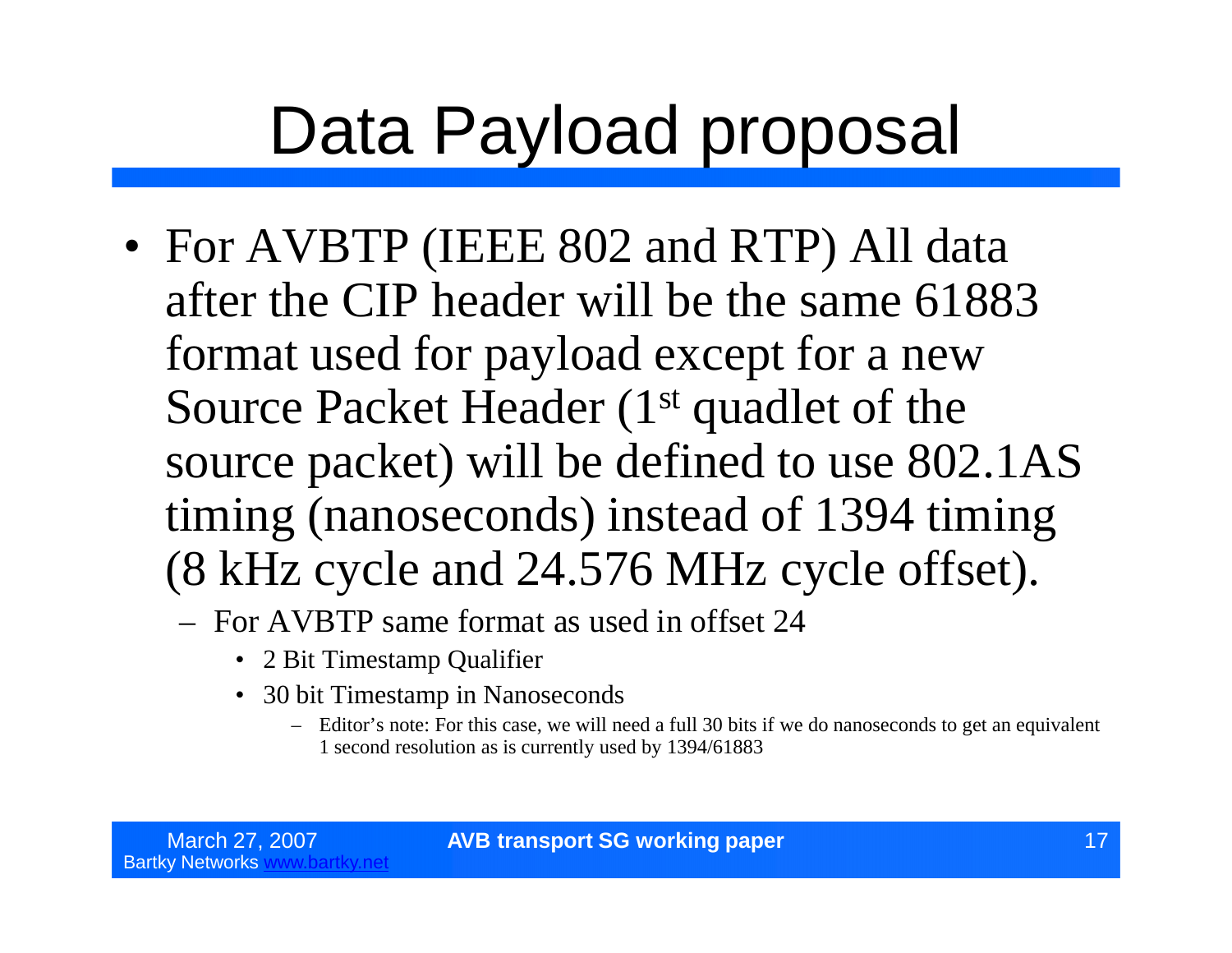## Current 61883-4 & -7 FDF field



FDF field

- FMT field:
	- 100000 binary: 61883-4
	- 100001 binary: 61883-7
- TSF (time shift flag) indicates a time-shifted data stream:
	- $-0$  = the stream is not time-shifted.
	- $-1$  = the stream is time-shifted.
- Res: reserved for future extension and shall be zeros.